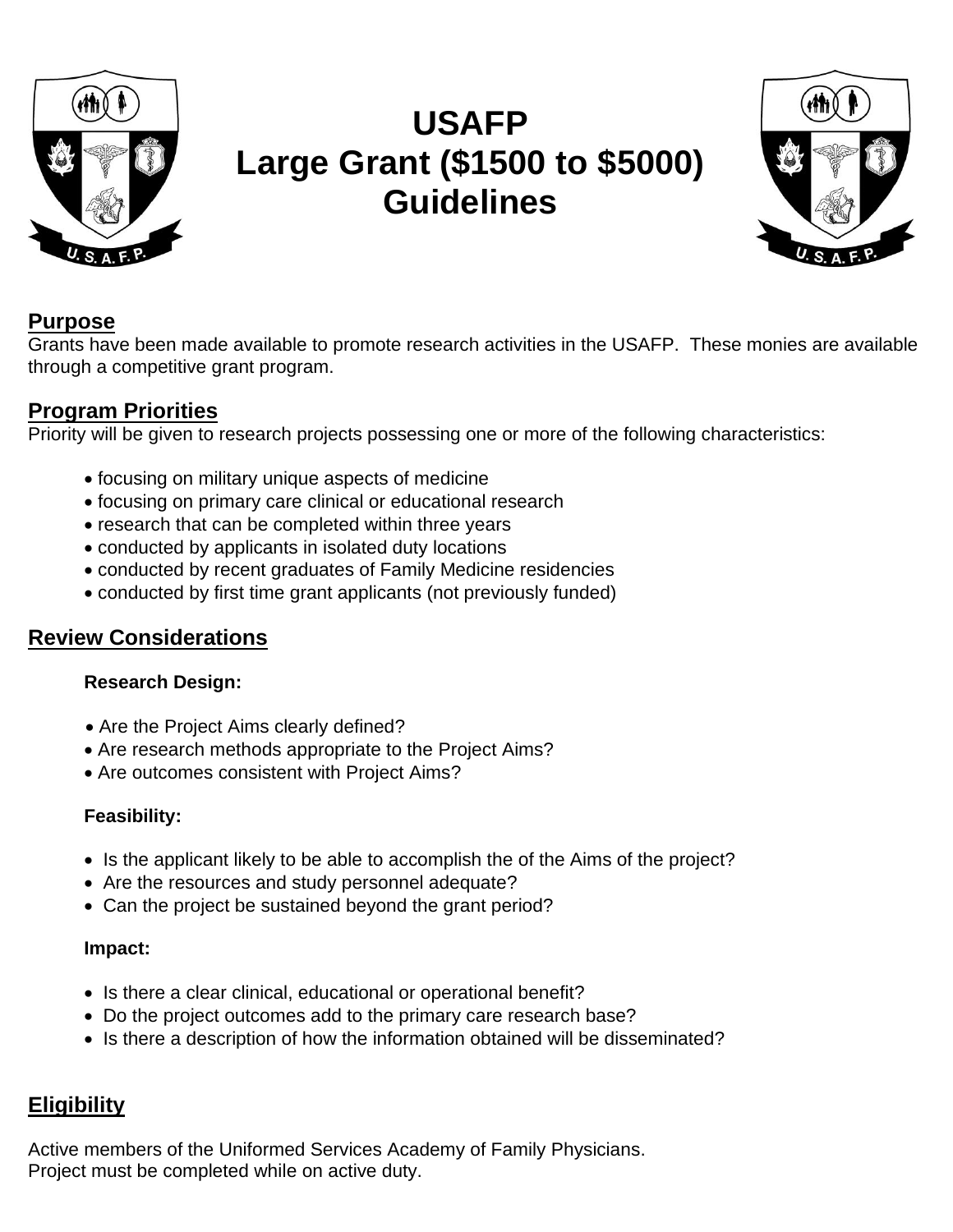# **Budget Restrictions**

- The proposal must have IRB approval.
- The funds made available for the proposal are dependent upon final budget approval by the USAFP.
- Awarded funds must be used within a 3-year period. Special consideration will be given to researchers that are affected by the following situations: deployments, PCS and other mission related requirements.
- If a proposal is funded and the Principal Investigator (PI) voluntarily separates from military service prior to completion of the project, any unspent monies will be returned to the USAFP grant Initiative. If this is a joint project and the collaborator remains in the service, a special request may be made to continue the project under a new PI.
- Please provide detailed information regarding funding requests for staff support or data entry analysis (e.g. numbers of hours needed for the project and cost per hour).
- Based on the applicant's final report and budget form, the applicant is required to repay any unused grant money.

*Funds may not be used for the following items*:

- Permanent staff salaries
- Travel expenses not directly related to research data collection
- Research completed prior to grant application
- Preparation and production of materials for presentation
- Registration fees for meetings
- Payment of indirect costs recovery

## **Reporting Requirements**

#### **Annual Progress Report:**

Funded projects will be asked to submit an annual report to the USAFP Headquarters Office. The report is due one year from the date of funding unless the research is completed prior to that date. The report (not including budget form) must be double-spaced using 12-point font size in Arial style.

#### **The following must be included in the annual progress report:**

• Describe the activities you have conducted in the past year and how they compare to the original plan.

- Include any change you have made or need to make due to any problems encountered.
- Indicate whether you are on schedule, ahead of schedule or behind schedule.

Please e-mail your completed progress report to direamy@vafp.org as a MS Word or PDF document.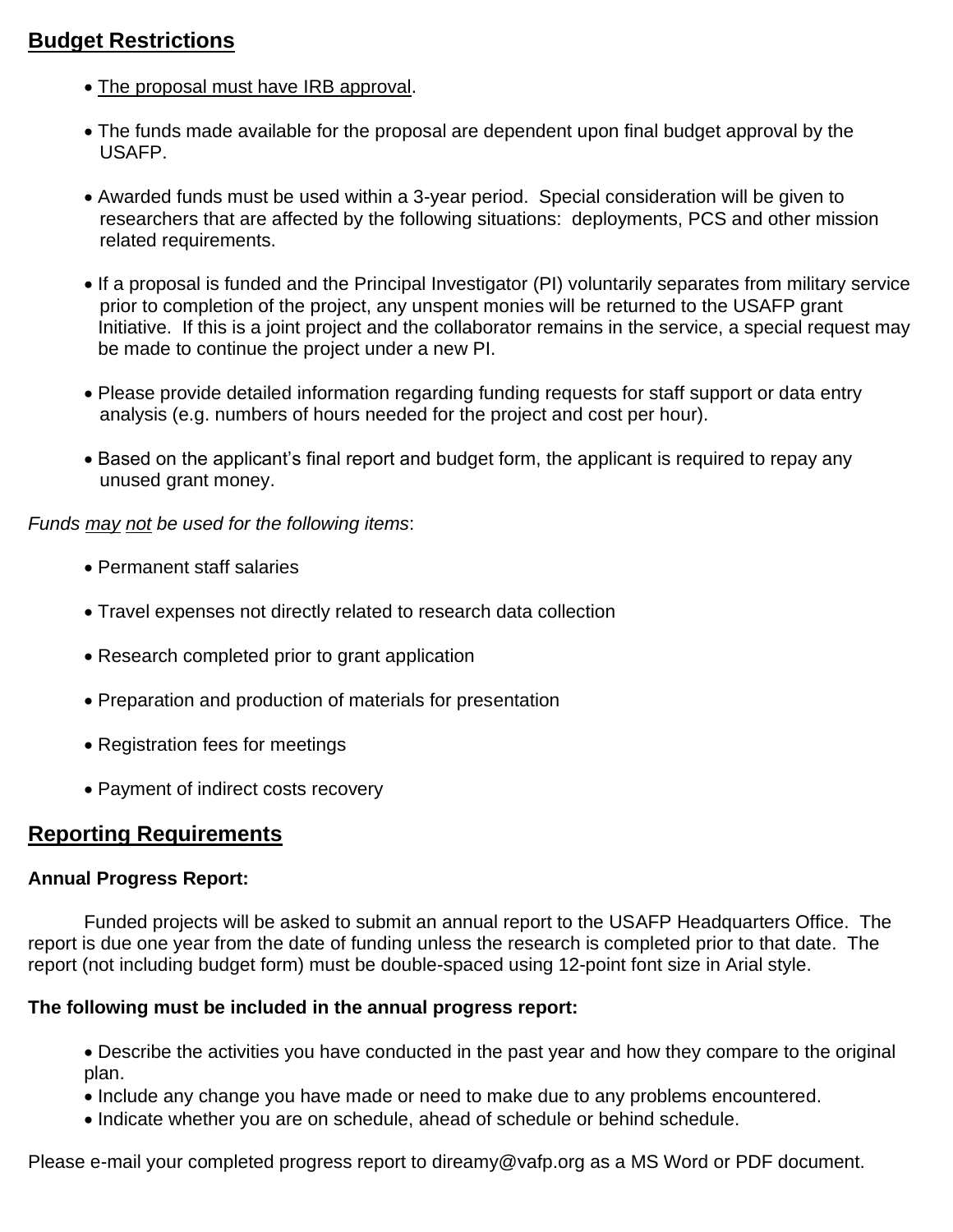#### **Post-Project Report:**

A final report is due to the USAFP Headquarters Office within three (3) months of the completion of the project. This report should clearly address the impacts and outcomes of the research. Additionally, a final budget form must be completed and attached to the report. The final report (not including budget form) must be double-spaced using 12-point font size in Arial style. The post-project report must be completed using the Final Report Forms included in this packet.

*If the completed research is published, USAFP must be acknowledged as financially supporting the project.*

# **Proposal Submission Procedures**

Proposal forms are available at <https://www.usafp.org/research/usafp-research-grants-program-large-grant/>

### **Email the grant proposal as a MS Word Document or a PFD Document to Dianne Reamy @ direamy@vafp.org**

- Proposal must be completed using the outline provided.
- Applicant's project must include a copy of the approved IRB application and letters of support.
- Submitted proposals (not including the application page and budget form) must be double spaced using 12-point size in Arial style and having no less than 1-inch margins.

For questions regarding USAFP grant proposals, please contact: direamy@vafp.org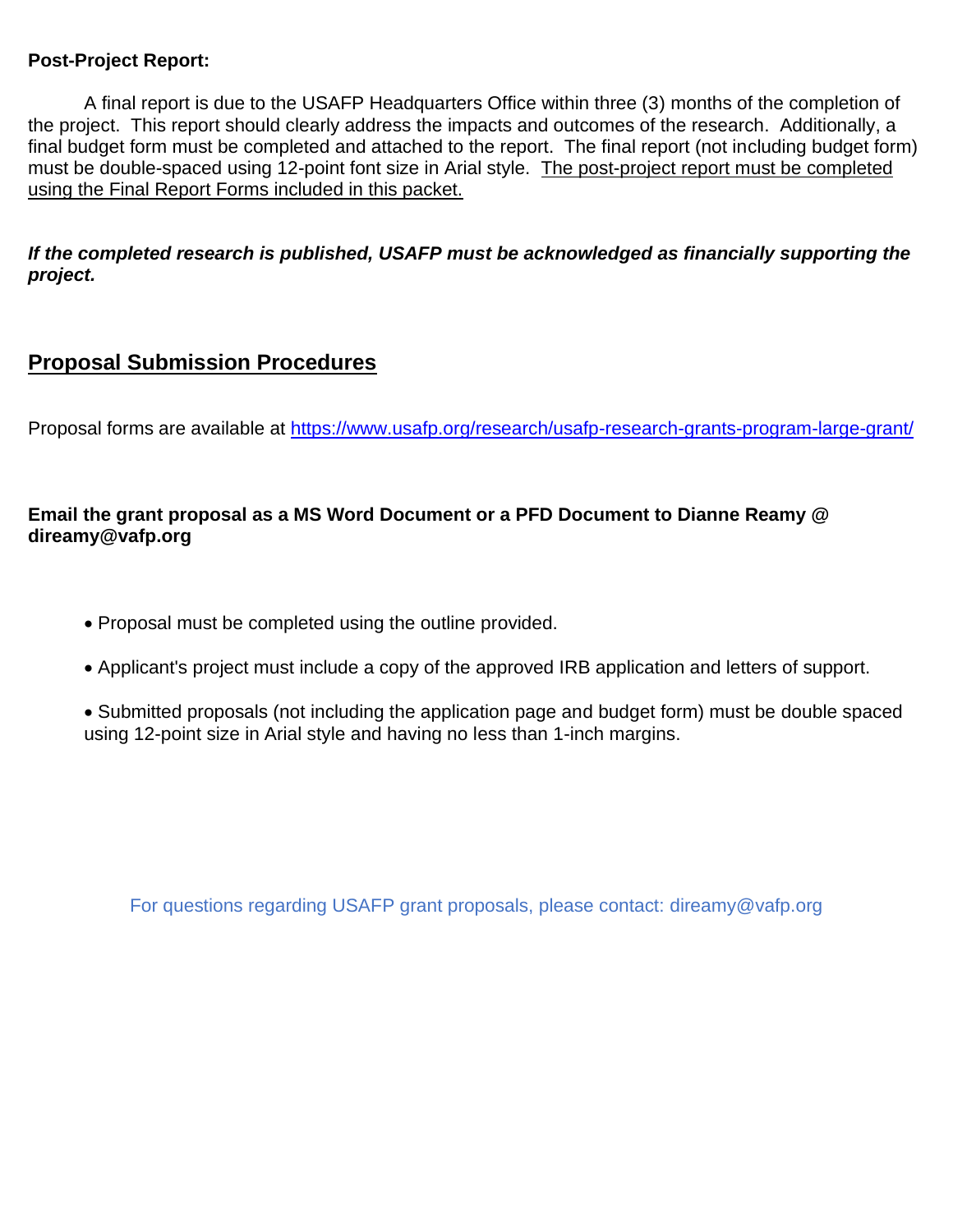

# **USAFP Large Grant (\$1500 to \$5000)**

# **PROPOSAL FORMAT INSTRUCTIONS**



Grant proposal (not including the application page or budget form) must be double spaced using 12-point size in Arial style and having no less than 1-inch margins. All proposals must use the following format:

- I. Cover Page (use enclosed application)
- II. Grant Proposal Outline: Please include your name and the project title on each page of the grant proposal. The proposal must be written in the following order.
	- A. Project Aims
	- B. Rationale/Background
	- C. Project Description (Include research design and methods)
	- D. Expected Project Outcomes (Explain the potential impact of outcomes)

E. Project Evaluation Plan (Describe how you will assess your project's impact and disseminate findings)

- IV. Budget (use the enclosed budget form)
- V. Letters of Support: A letter of support must be included from your Department Research Coordinator or Department Head or it cannot be considered for review. Please note required signature/s on the attached application to be included with your proposal.
- VI. IRB Application Approval: A copy of your approved IRB application must be included, or it cannot be considered for review.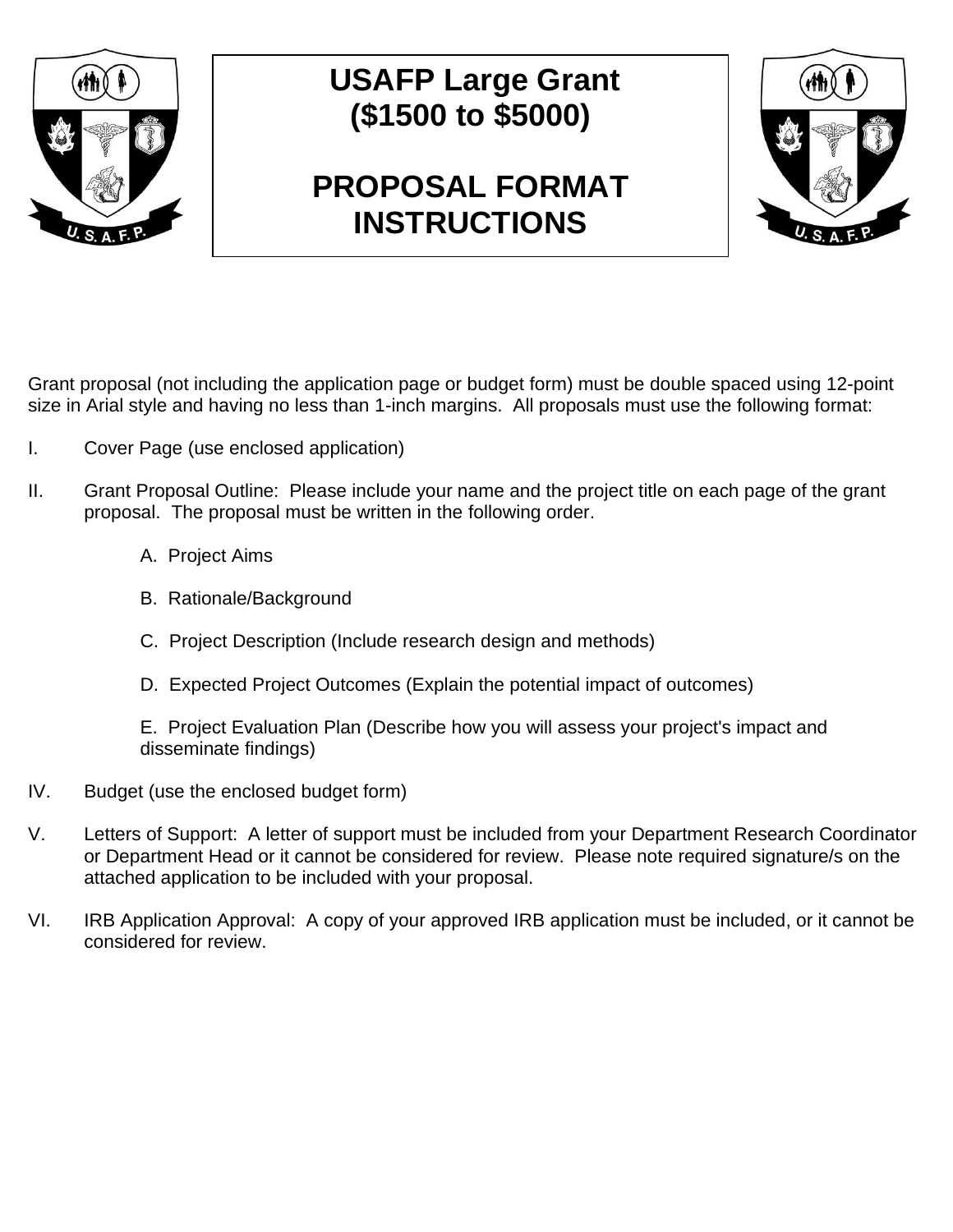# **FORMAT FOR PROPOSALS**

# Grant Reviewer Scoring Sheet

- Rating Scale 1. Unsatisfactory or Not Specified
	- 2. Inadequate as Written
	- 3. Needs Improvement
	- 4. Good, but Needs Some Revision
	- 5. Excellent

|     |                                                                        |  | <b>Circle Your</b><br><b>Ratings</b> |  |           |  |  |
|-----|------------------------------------------------------------------------|--|--------------------------------------|--|-----------|--|--|
| 1.  | Rationale for project is clearly stated.                               |  |                                      |  | 12345     |  |  |
| 2.  | Project Aims are clearly stated.                                       |  |                                      |  | 1 2 3 4 5 |  |  |
| 3.  | Methods to conduct project are described fully.                        |  |                                      |  | 12345     |  |  |
| 4.  | Qualified personnel are available to conduct project.                  |  |                                      |  | 1 2 3 4 5 |  |  |
| 5.  | Subjects of the study are described.                                   |  |                                      |  | 12345     |  |  |
| 6.  | Instruments or data-gathering methods are described.                   |  |                                      |  | 1 2 3 4 5 |  |  |
| 7.  | Evaluation design is specific.                                         |  |                                      |  | 12345     |  |  |
| 8.  | Outcomes are clearly stated.                                           |  |                                      |  | 12345     |  |  |
| 9.  | Budget is adequate or realistic to conduct project.                    |  |                                      |  | 1 2 3 4 5 |  |  |
| 10. | Project proposal is clearly written.                                   |  |                                      |  | 1 2 3 4 5 |  |  |
| 11. | Project has potential for clinical, educational or operational impact. |  |                                      |  | 12345     |  |  |
| 12. | Additional funds are available for project.                            |  |                                      |  | 1 2 3 4 5 |  |  |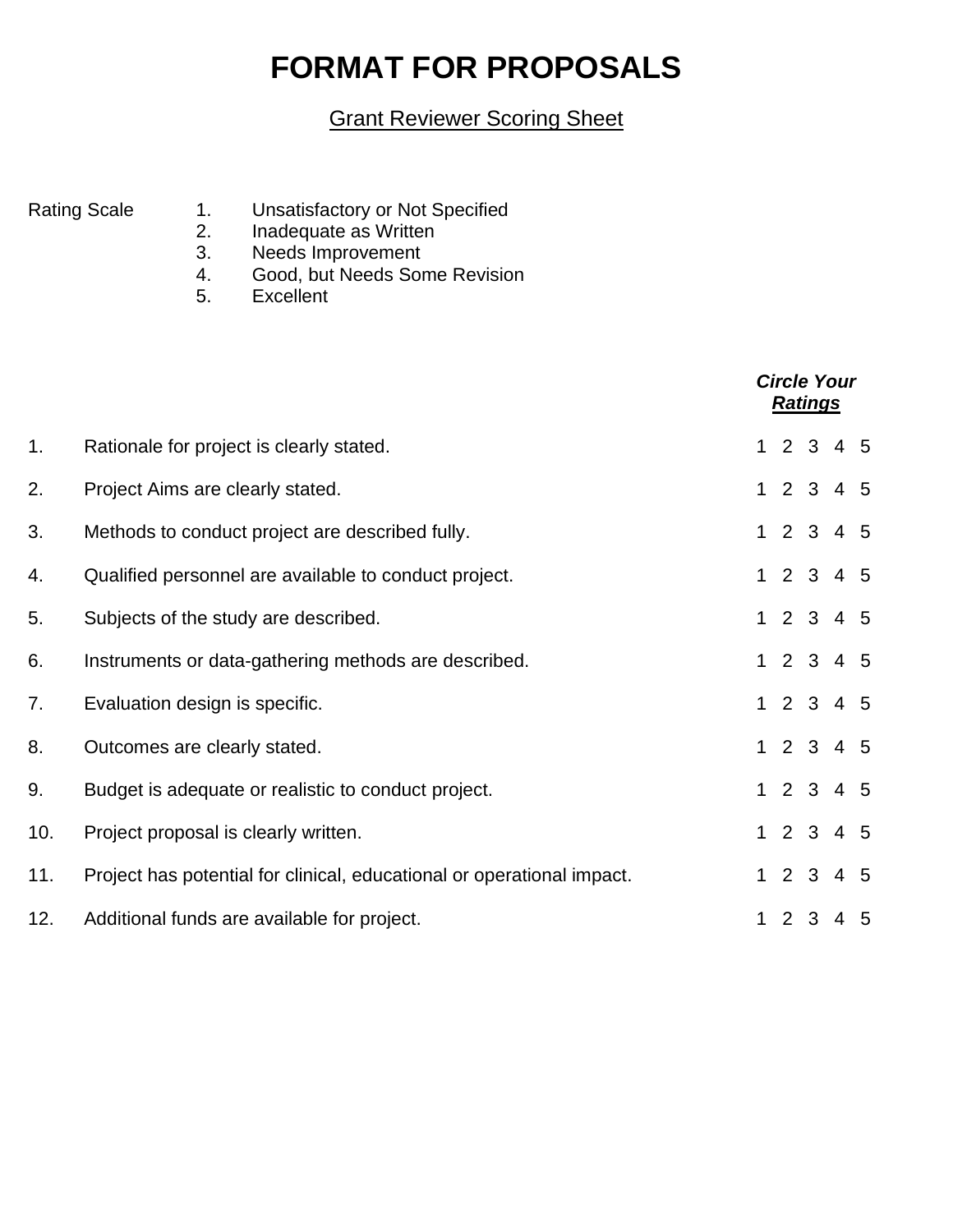|                                                                                        | <b>USAFP Large Grant</b><br>(\$1500 to \$5000)                                                                        |                                         |  |  |  |  |  |
|----------------------------------------------------------------------------------------|-----------------------------------------------------------------------------------------------------------------------|-----------------------------------------|--|--|--|--|--|
|                                                                                        | <b>Cover Page</b>                                                                                                     |                                         |  |  |  |  |  |
| 1. Proposal Title                                                                      |                                                                                                                       |                                         |  |  |  |  |  |
| 2. Principal Investigator:<br><b>Preferred Mailing Address</b>                         |                                                                                                                       |                                         |  |  |  |  |  |
| Phone<br>E-Mail                                                                        |                                                                                                                       |                                         |  |  |  |  |  |
| 3. Co-Investigator/Collaborators (if applicable):                                      | Preferred Mailing Address [1982] [2002] [2003] [2013] [2014] [2014] [2014] [2014] [2014] [2014] [2014] [2014] [       |                                         |  |  |  |  |  |
| Phone<br>E-Mail                                                                        | <u> 1989 - Johann Stoff, amerikansk politiker (d. 1989)</u>                                                           |                                         |  |  |  |  |  |
| <b>Preferred Mailing Address</b><br>Phone<br>E-Mail                                    | <u> 1989 - Johann Stoff, amerikansk politiker (d. 1989)</u>                                                           |                                         |  |  |  |  |  |
| 4. Anticipated Start Date of Project _______________                                   |                                                                                                                       | 5. Anticipated Completion Date ________ |  |  |  |  |  |
| 6. Is this your first request for a grant? $\Box$ Yes $\Box$ No                        |                                                                                                                       |                                         |  |  |  |  |  |
| 7. Actual Amount Requested<br>Amount of additional funds<br>Source of additional funds | $\frac{1}{\sqrt{2}}$<br>Are additional funds being used to support this project? $\Box$ Yes                           | $\Box$ No                               |  |  |  |  |  |
|                                                                                        | 8. By signing below I attest that my project has IRB approval and appropriate documentation is attached.              |                                         |  |  |  |  |  |
| Signature/s:<br>Principal Investigator                                                 | <u> 1980 - Johann John Stein, mars an deus Amerikaansk kommunister (* 1950)</u>                                       |                                         |  |  |  |  |  |
| <b>Head CPHS/IRB</b>                                                                   | <u> 1989 - Johann Stoff, deutscher Stoff, der Stoff, der Stoff, der Stoff, der Stoff, der Stoff, der Stoff, der S</u> |                                         |  |  |  |  |  |
| Dept. Head/OIC/CO                                                                      | <u> 1989 - Johann Stein, marwolaethau a bhann an t-Amhain an t-Amhain an t-Amhain an t-Amhain an t-Amhain an t-A</u>  |                                         |  |  |  |  |  |
| <b>USAFP Headquarters Office Use Only</b>                                              |                                                                                                                       |                                         |  |  |  |  |  |
| Date Received                                                                          |                                                                                                                       | Proposal #                              |  |  |  |  |  |
|                                                                                        | <b>OR</b><br>Denied                                                                                                   |                                         |  |  |  |  |  |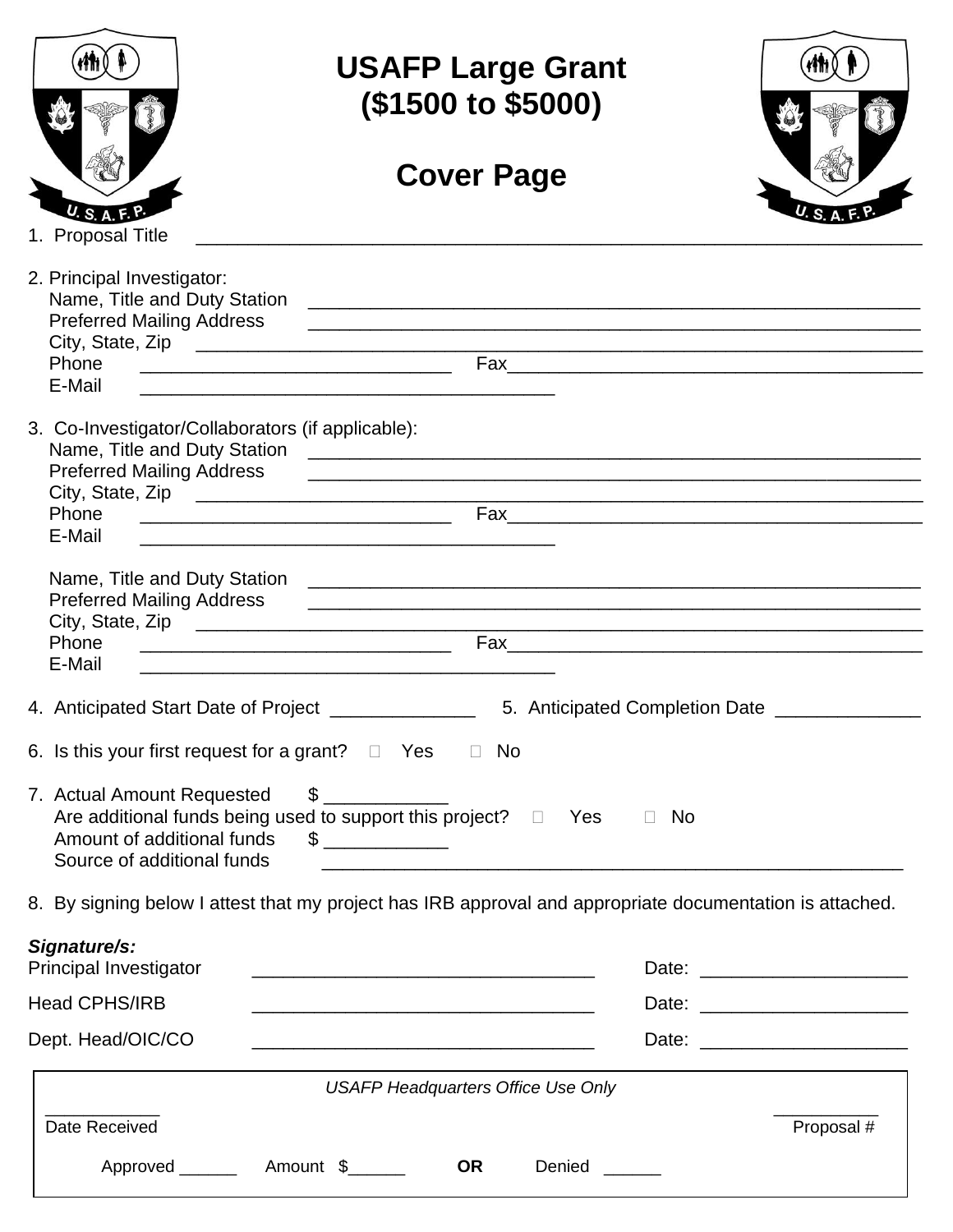# **BUDGET FORM**

**Instructions:** Items listed under each category are only suggested items and should not be considered the only expense items allowed.

| <b>Expense Category</b>                       | <b>Amount</b><br><b>Requested</b> |  |  |
|-----------------------------------------------|-----------------------------------|--|--|
| <b>Personnel</b>                              |                                   |  |  |
| Consultants                                   |                                   |  |  |
| <b>Technical Services (Contract)</b>          |                                   |  |  |
| <b>Supplies</b>                               |                                   |  |  |
| Office supplies                               |                                   |  |  |
| <b>Clinical supplies</b>                      |                                   |  |  |
| Printing                                      |                                   |  |  |
| Software                                      |                                   |  |  |
| Services                                      |                                   |  |  |
| Postage & Shipping<br>$\bullet$               |                                   |  |  |
| <b>Conferencing services</b>                  |                                   |  |  |
| <b>Transcription services</b>                 |                                   |  |  |
| Web services                                  |                                   |  |  |
| <b>Equipment</b>                              |                                   |  |  |
| <b>Computer Equipment</b>                     |                                   |  |  |
| Hardware purchase is discouraged and requires |                                   |  |  |
| additional explanation.                       |                                   |  |  |
| <b>Clinical Expenses</b>                      |                                   |  |  |
| <b>Patient Recruitment</b>                    |                                   |  |  |
| <b>Travel</b>                                 |                                   |  |  |
| Only travel expenses related to research data |                                   |  |  |
| collection are allowed                        |                                   |  |  |
| <b>Other</b> (provide additional explanation) |                                   |  |  |
|                                               |                                   |  |  |
| <b>TOTAL</b>                                  |                                   |  |  |

Provide a brief justification for the expenses in each category.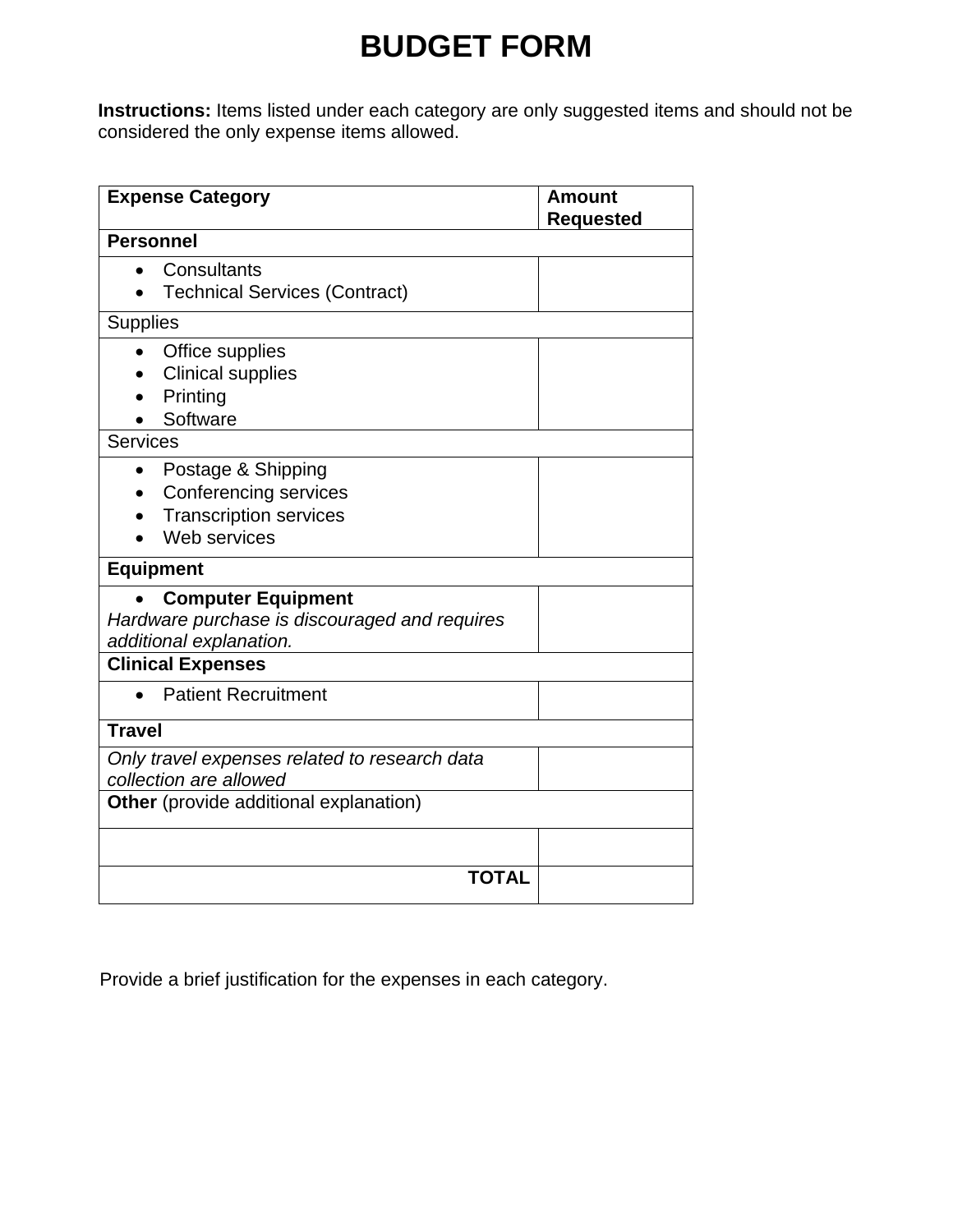# **Uniformed Services Academy of Family Physicians Research Large Grant Initiative Final Report Form**

*(TO BE SUBMITTED WITHIN THREE MONTHS OF COMPLETION OF ACTIVITY)*

| 1. Name             | <b>Title of Project</b>  |
|---------------------|--------------------------|
| 2. Date of Activity | Location of Activity     |
| 3. Amount Awarded   | <b>Unexpended Amount</b> |

- 4. DESCRIPTION:
	- Briefly restate the work you initially planned to undertake to achieve the project aims
	- List the activities you conducted and how they compare to the original plan. Include any challenges you encountered in completing the project.
	- Describe the impact of your project (clinical, educational or operational).
	- Describe any products you have generated as a result of project activities with specific quantitative data where possible, for example, papers, course materials, websites and other tangible products
	- Report how this work will be sustained, if applicable, beyond the grant period.
	- Report activities you are undertaking around dissemination of products and/or results.